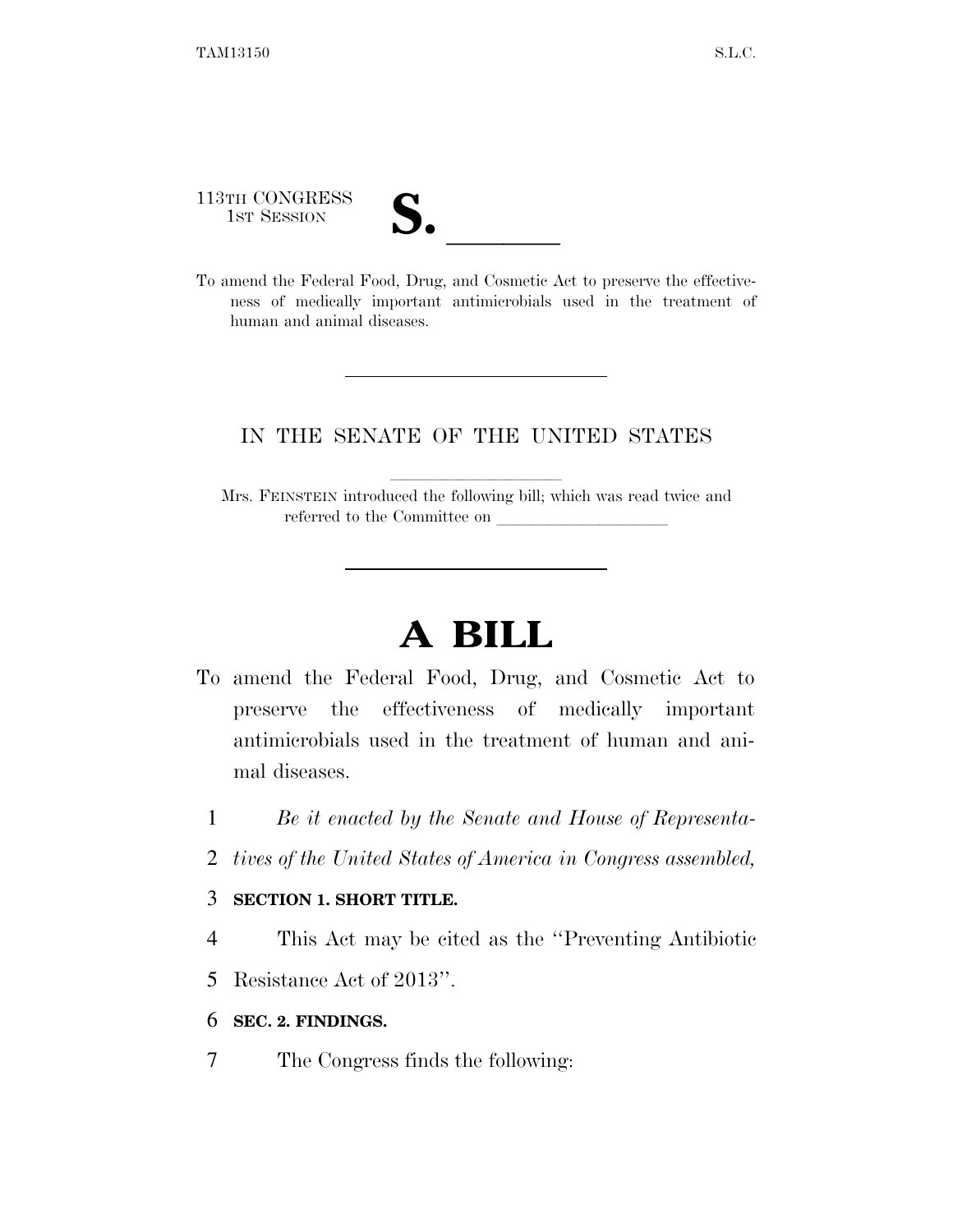$(1)(A)$  In 1977, the Food and Drug Adminis-2 tration concluded that feeding livestock low doses of antibiotics used in human disease treatment could promote the development of antibiotic-resistance in bacteria. However, the Food and Drug Administra- tion did not act in response to these findings, despite laws requiring the agency to do so. (B) In 2012, the Food and Drug Administra- tion was ordered by a Federal court to address the use of antibiotics in livestock, as the result of a law- suit filed against the agency citing the agency's fail- ure to act in response to the 1977 findings.  $(2)(A)$  In 1998, the National Academy of Sciences noted that antibiotic-resistant bacteria gen- erate a minimum of \$4,000,000,000 to \$5,000,000,000 in costs to United States society and individuals yearly. (B) In 2009, Cook County Hospital and the Al- liance for Prudent Use of Antibiotics estimated that the total health care cost of antibiotic resistant in- fections in the United States was between \$16,600,000,000 and \$26,000,000,000 annually. (3) An April 1999 study by the Government Accountability Office concluded that resistant strains of 3 microorganisms that cause foodborne ill-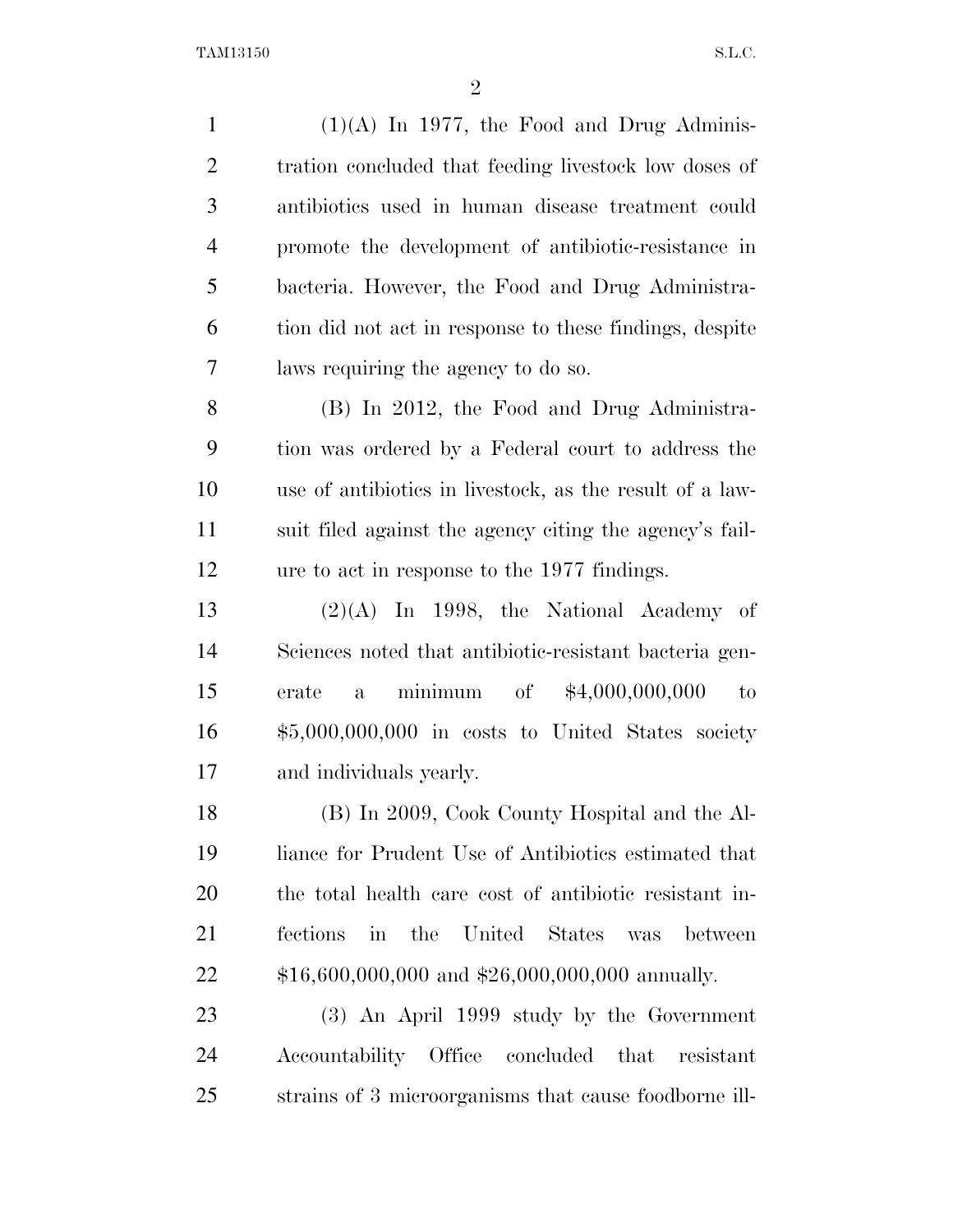| $\mathbf{1}$   | disease in humans (Salmonella,<br><b>or</b><br>ness    |
|----------------|--------------------------------------------------------|
| $\overline{2}$ | Campylobacter, and E. coli) are linked to the use of   |
| 3              | antibiotics in animals.                                |
| $\overline{4}$ | $(4)(A)$ Large-scale, voluntary surveys by the         |
| 5              | Department of Agriculture's Animal and Plant           |
| 6              | Health Inspection Service in 1999, 2001, and 2006      |
| $\overline{7}$ | revealed that—                                         |
| 8              | (i) 84 percent of grower-finisher swine                |
| 9              | farms, 83 percent of cattle feedlots, and 84 per-      |
| 10             | cent of sheep farms administer antimicrobials          |
| 11             | in the feed or water for health or growth pro-         |
| 12             | motion reasons; and                                    |
| 13             | (ii) many of the antimicrobials identified             |
| 14             | are identical or closely related to drugs used in      |
| 15             | medicine, including tetracyclines,<br>human            |
| 16             | macrolides, Bacitracin, penicillins,<br>and            |
| 17             | sulfonamides.                                          |
| 18             | (B) Such drugs are used in people to treat seri-       |
| 19             | ous diseases such as pneumonia, scarlet fever, rheu-   |
| 20             | matic fever, sexually transmitted infections, skin in- |
| 21             | fections, and even pandemics like malaria<br>and       |
| 22             | plague, as well as bioterrorism agents such as an-     |
| 23             | thrax.                                                 |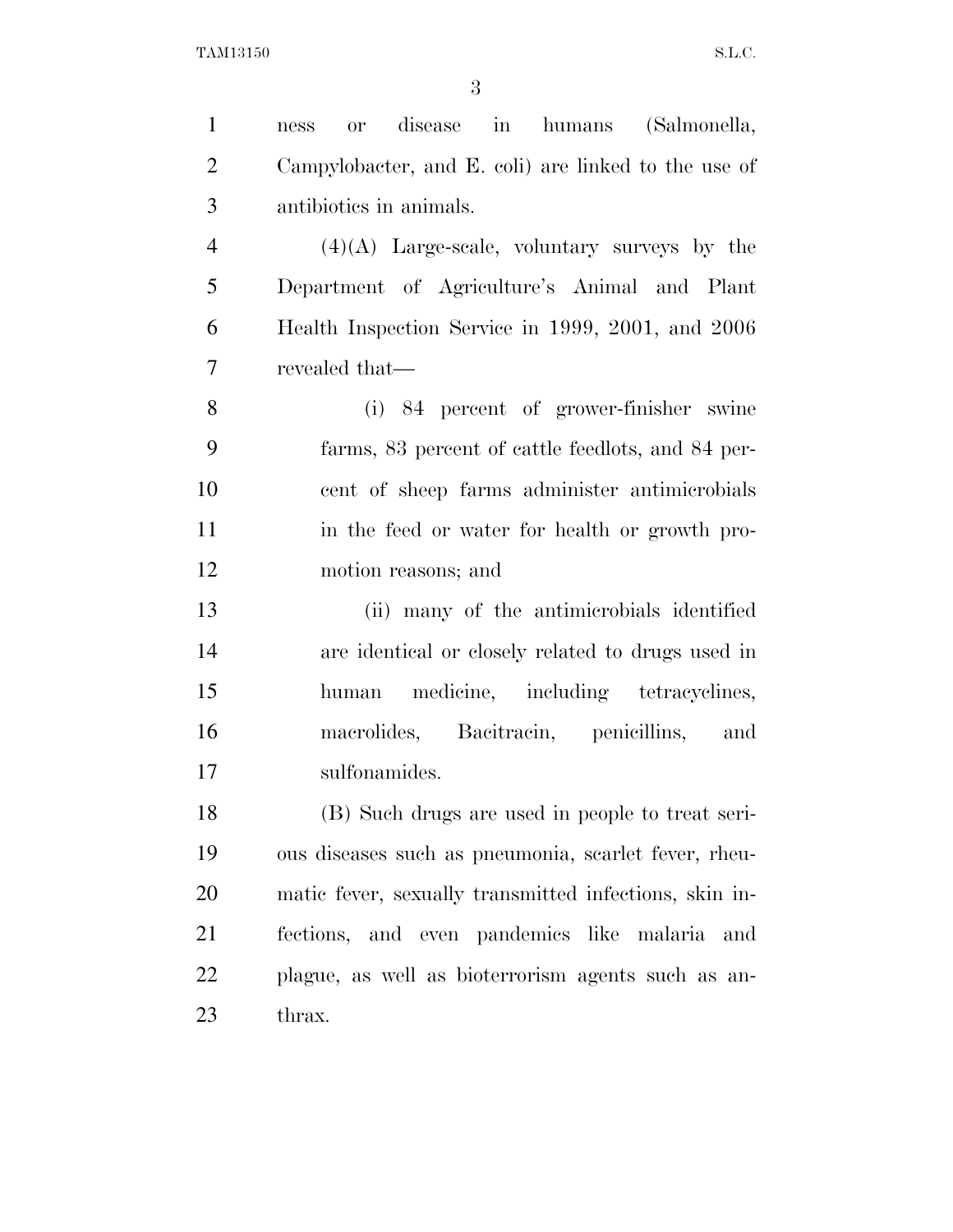(5)(A) Any overuse or misuse of antibiotics con- tributes to the spread of antibiotic resistance, wheth- er in human medicine or in agriculture. (B) Recognizing the public health threat caused by antibiotic resistance, Congress took several steps to curb antibiotic overuse in human medicine through amendments to the Public Health Service Act (42 U.S.C. 201 et seq.) made by section 102 of the Public Health Threats and Emergencies Act (Public Law 106–505; 114 Stat. 2315), but has not yet addressed antibiotic overuse in agriculture. (6) In January 2001, a Federal interagency task force— (A) released an action plan to address the continuing decline in effectiveness of antibiotics against common bacterial infections, referred to as antibiotic resistance; (B) determined that antibiotic resistance is a growing menace to all people and poses a se-20 rious threat to public health; and 21 (C) cautioned that if current trends con-22 tinue, treatments for common infections will be- come increasingly limited and expensive, and, in some cases, nonexistent.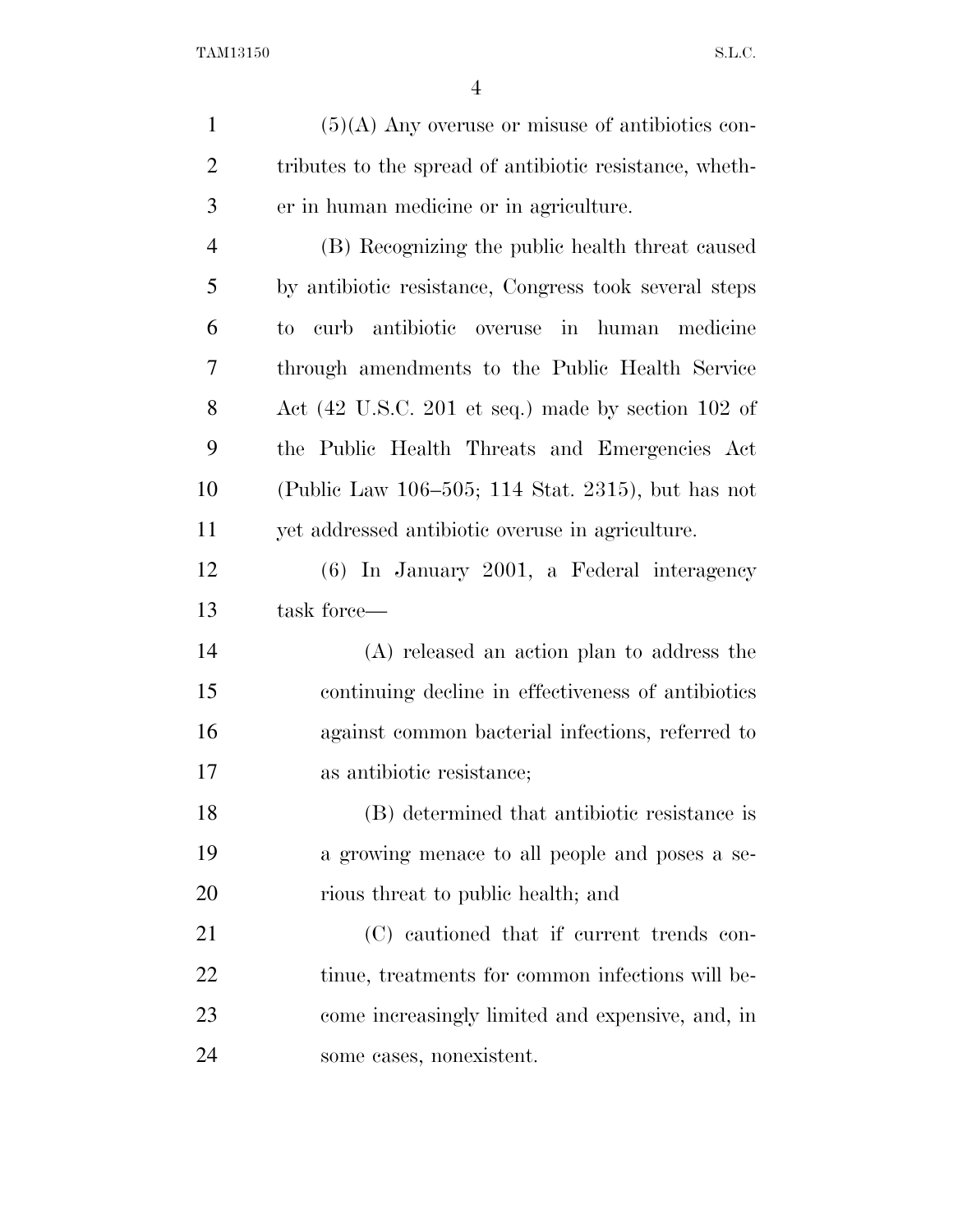| $\mathbf{1}$   | (7) The United States Geological Survey re-      |
|----------------|--------------------------------------------------|
| $\overline{2}$ | ported in March 2002 that-                       |
| 3              | (A) antibiotics were present in 48 percent       |
| $\overline{4}$ | of the streams tested nationwide; and            |
| 5              | (B) almost half of the tested streams were       |
| 6              | downstream from agricultural operations.         |
| 7              | (8) The peer-reviewed journal "Clinical Infec-   |
| 8              | tious Diseases" published a report in June 2002  |
| 9              | that—                                            |
| 10             | $(A)$ was based on a 2-year review by ex-        |
| 11             | perts in human and veterinary medicine, public   |
| 12             | health, microbiology, biostatistics, and risk    |
| 13             | analysis, of more than 500 scientific studies on |
| 14             | the human health impacts of antimicrobial use    |
| 15             | in agriculture; and                              |
| 16             | (B) recommended that antimicrobial               |
| 17             | agents should no longer be used in agriculture   |
| 18             | in the absence of disease, but should be limited |
| 19             | to therapy for diseased individual animals and   |
| <b>20</b>      | prophylaxis when disease is documented in a      |
| 21             | herd or flock.                                   |
| 22             | $(9)$ In a March 2003 report, the National Acad- |
| 23             | emy of Sciences stated that—                     |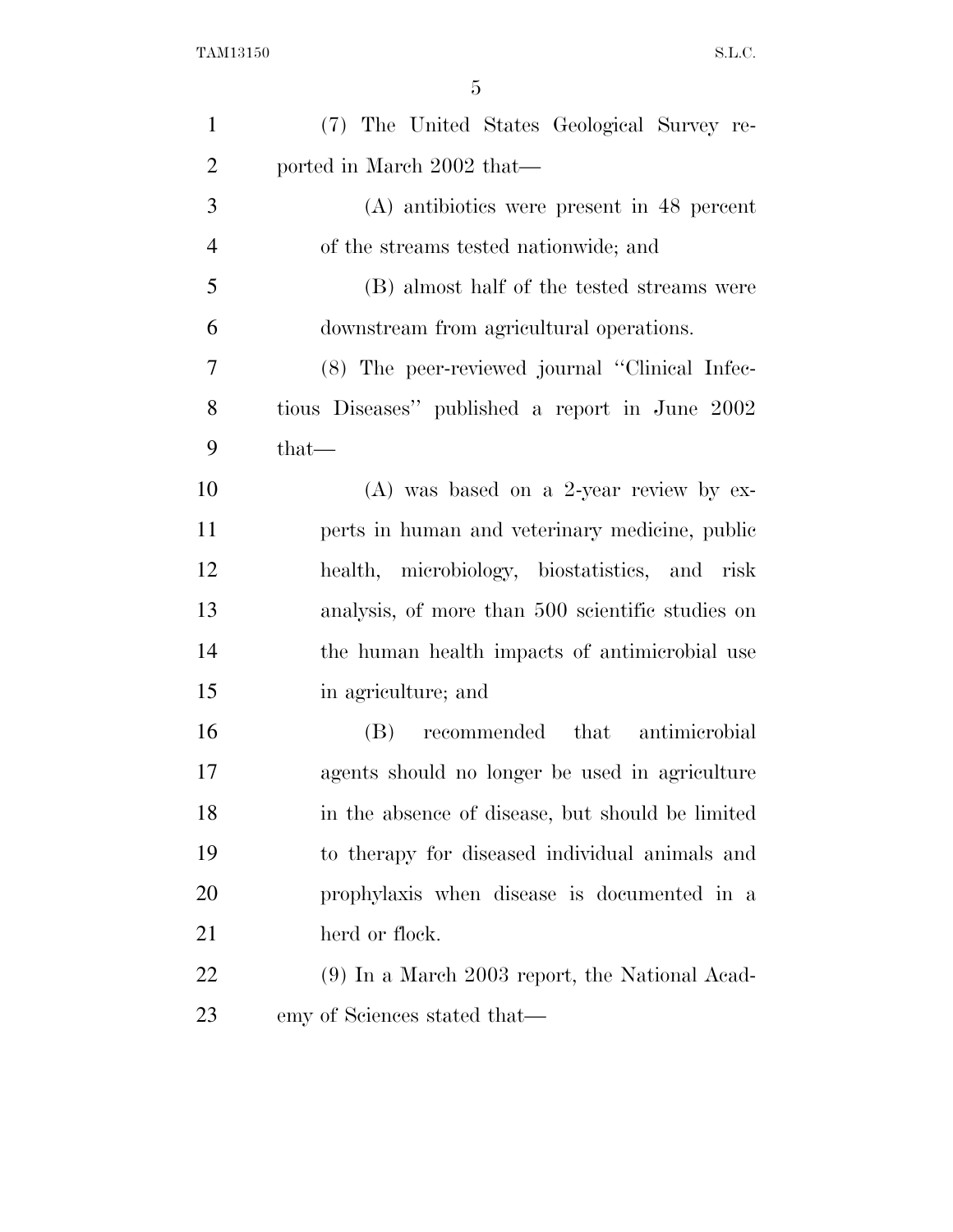| $\mathbf{1}$   | (A) a decrease in antimicrobial use in                 |
|----------------|--------------------------------------------------------|
| $\overline{2}$ | human medicine alone will have little effect on        |
| 3              | the current situation; and                             |
| $\overline{4}$ | (B) substantial efforts must be made to                |
| 5              | decrease inappropriate overuse in animals and          |
| 6              | agriculture.                                           |
| 7              | (10) The Federal Food, Drug, and Cosmetic              |
| 8              | Act $(21 \text{ U.S.C. } 301 \text{ et seq.})$ —       |
| 9              | (A) requires that all drugs be shown to be             |
| 10             | safe before the drugs are approved; and                |
| 11             | (B) places the burden on manufacturers to              |
| 12             | account for health consequences and prove safe-        |
|                |                                                        |
| 13             | ty.                                                    |
| 14             | $(11)(A)$ In 2003, the Food and Drug Adminis-          |
| 15             | tration modified the drug approval process for anti-   |
| 16             | biotics to recognize the development of resistant bac- |
| 17             | teria as an important aspect of safety, but most       |
| 18             | antibiotics currently used in animal production sys-   |
| 19             | tems for nontherapeutic purposes were approved be-     |
| 20             | fore the Food and Drug Administration began con-       |
| 21             | sidering resistance during the drug-approval process.  |
| <u>22</u>      | (B) The Food and Drug Administration has not           |
| 23             | established a schedule for reviewing those existing    |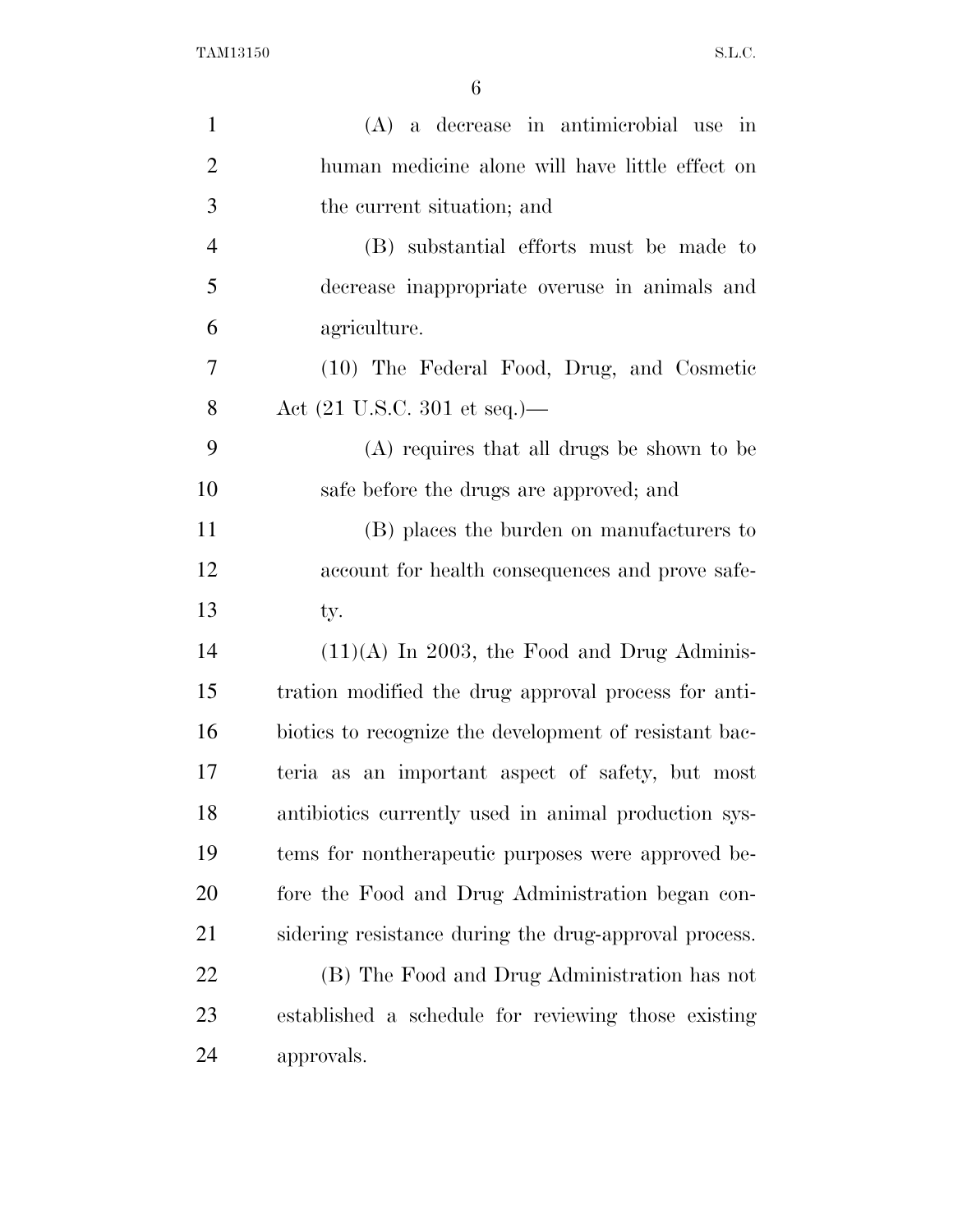| $\mathbf{1}$   | $(12)(A)$ In an April 2004 report, the Govern-         |
|----------------|--------------------------------------------------------|
| $\overline{2}$ | ment Accountability Office—                            |
| 3              | (i) concluded that Federal agencies do not             |
| $\overline{4}$ | collect the critical data on antibiotic use in ani-    |
| 5              | mals that they need to support research on             |
| 6              | human health risks; and                                |
| 7              | (ii) recommended that the Department of                |
| 8              | Agriculture and the Department of Health and           |
| 9              | Human Services develop and implement a plan            |
| 10             | to collect data on antibiotic use in animals.          |
| 11             | (B) In a September 2011 update to that report,         |
| 12             | the Government Accountability Office—                  |
| 13             | (i) concluded that Federal agencies had                |
| 14             | made limited progress in addressing antibiotic         |
| 15             | use in animals;                                        |
| 16             | (ii) recommended that Federal agencies                 |
| 17             | fund research on alternatives to current anti-         |
| 18             | biotic use practices; and                              |
| 19             | recommended that Federal agencies<br>(iii)             |
| 20             | track the effectiveness of policies that curb anti-    |
| 21             | biotic resistance, including the Food and Drug         |
| 22             | Administration's voluntary guidelines reducing         |
| 23             | antibiotic use in food animals.                        |
| 24             | (13) In 2009, the Congressional Research Serv-         |
| 25             | ice concluded that, without restrictions on the use of |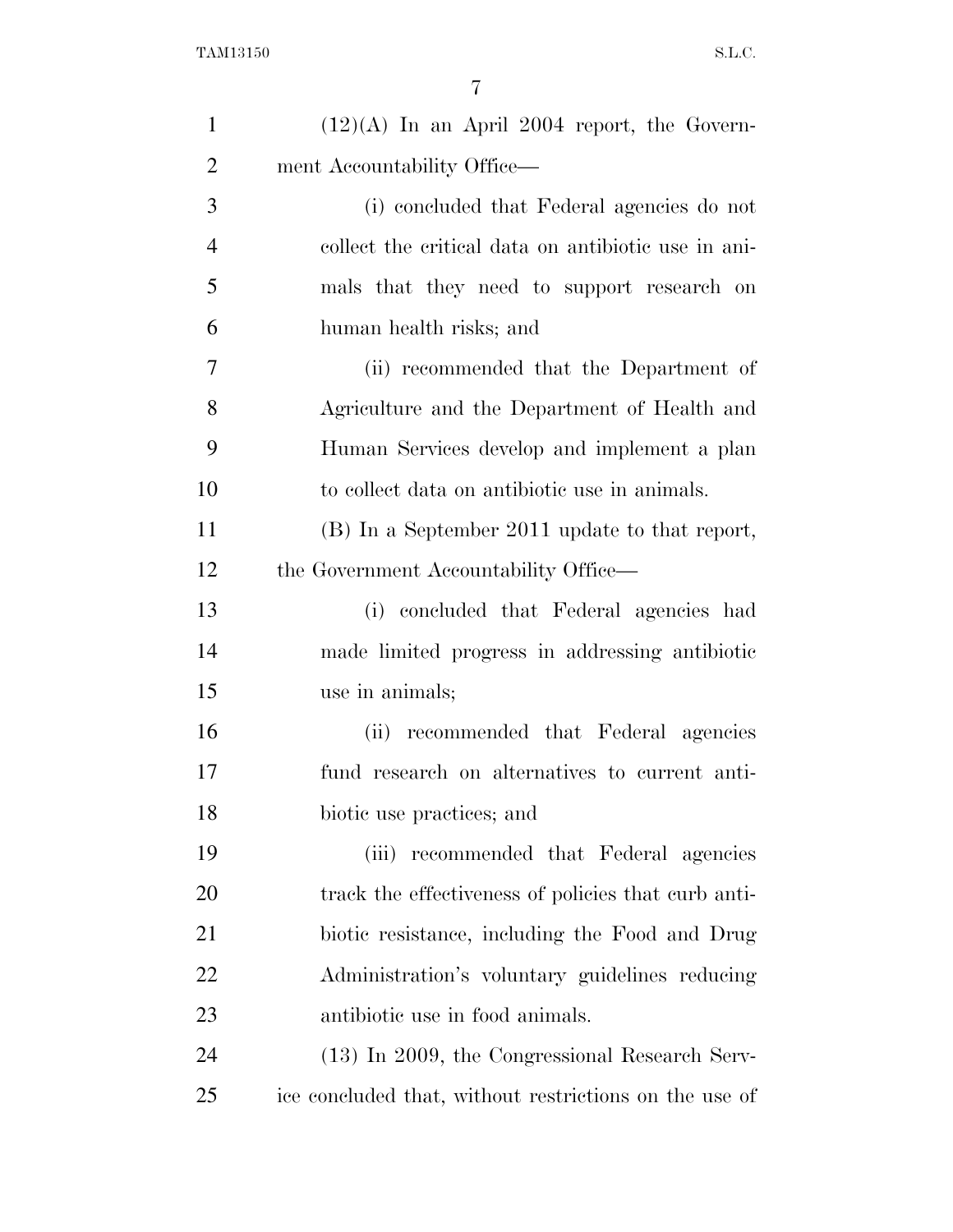antimicrobial drugs in the production of livestock, export markets for livestock and poultry could be negatively impacted due to restrictions on the use of antibiotics in other nations.

 (14) In 2010, the peer-reviewed journal ''Molec- ular Cell'' published a study demonstrating that low- dosage use of antibiotics causes a dramatic increase in genetic mutation, raising new concerns about the agricultural practice of using low-dosage antibiotics in order to stimulate growth promotion and rou-tinely prevent disease in unhealthy conditions.

 (15) In 2010, the Danish Veterinary and Food Administration testified that the Danish ban of the nontherapeutic use of antibiotics in food animal pro- duction resulted in a marked reduction in anti- microbial resistance in multiple bacterial species, in-cluding Campylobacter and Enterococci.

 (16) In 2011, the Food and Drug Administra-tion determined that—

 (A) 13,500,000 kilograms of antibacterial drugs were sold for use on food animals in the 22 United States in 2010;

 (B) 3,300,000 kilograms of antibacterial drugs were used for human health in 2010; and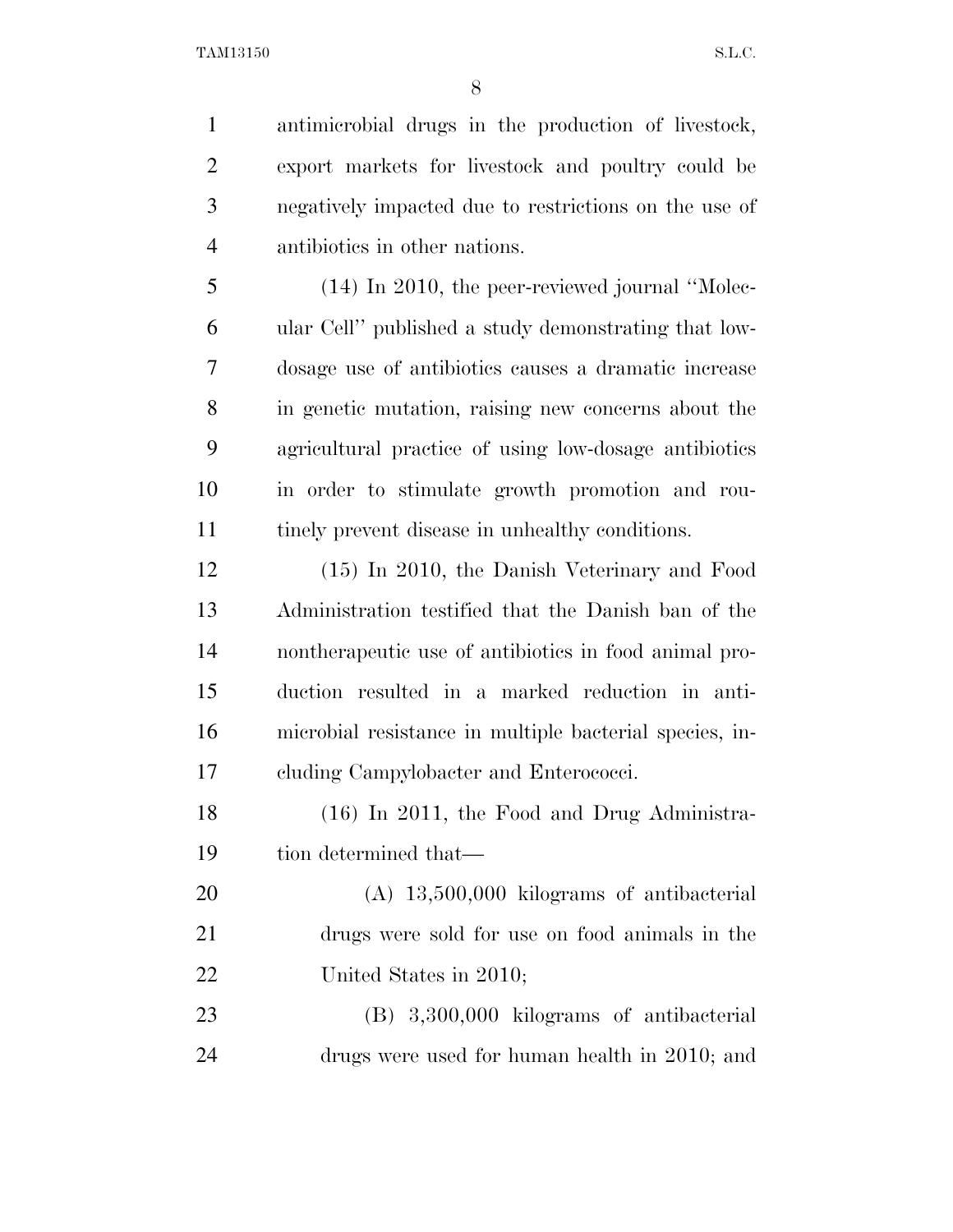| $\mathbf{1}$   | (C) 80 percent of antibacterial drugs dis-              |
|----------------|---------------------------------------------------------|
| $\overline{2}$ | seminated in the United States in 2010 were             |
| 3              | sold for use on food animals, rather than being         |
| $\overline{4}$ | used for human health.                                  |
| 5              | $(17)$ In 2011, a review of all scientific studies      |
| 6              | on antimicrobial use in farm animals, published in      |
| 7              | Clinical Microbiology Reviews, found that—              |
| 8              | (A) use of antibiotics in food animals leads            |
| 9              | to development of reservoirs of antibiotic resist-      |
| 10             | ance;                                                   |
| 11             | (B) a ban on nontherapeutic antibiotic use              |
| 12             | in food animals would preserve the use of such          |
| 13             | antibiotics for medicine; and                           |
| 14             | (C) a Danish ban on nontherapeutic anti-                |
| 15             | biotics in food animals resulted in little change       |
| 16             | in animal morbidity and mortality, and only a           |
| 17             | modest increase in production cost.                     |
| 18             | (18) In April 2012, the Food and Drug Admin-            |
| 19             | istration issued voluntary guidance to industry on      |
| <b>20</b>      | reducing antibiotic use in livestock and poultry. As    |
| 21             | part of that guidance, it summarized over 35 years      |
| 22             | of peer-reviewed scientific literature regarding use of |
| 23             | antimicrobial drugs in livestock. As a result, the      |
| 24             | Food and Drug Administration stated strategies for      |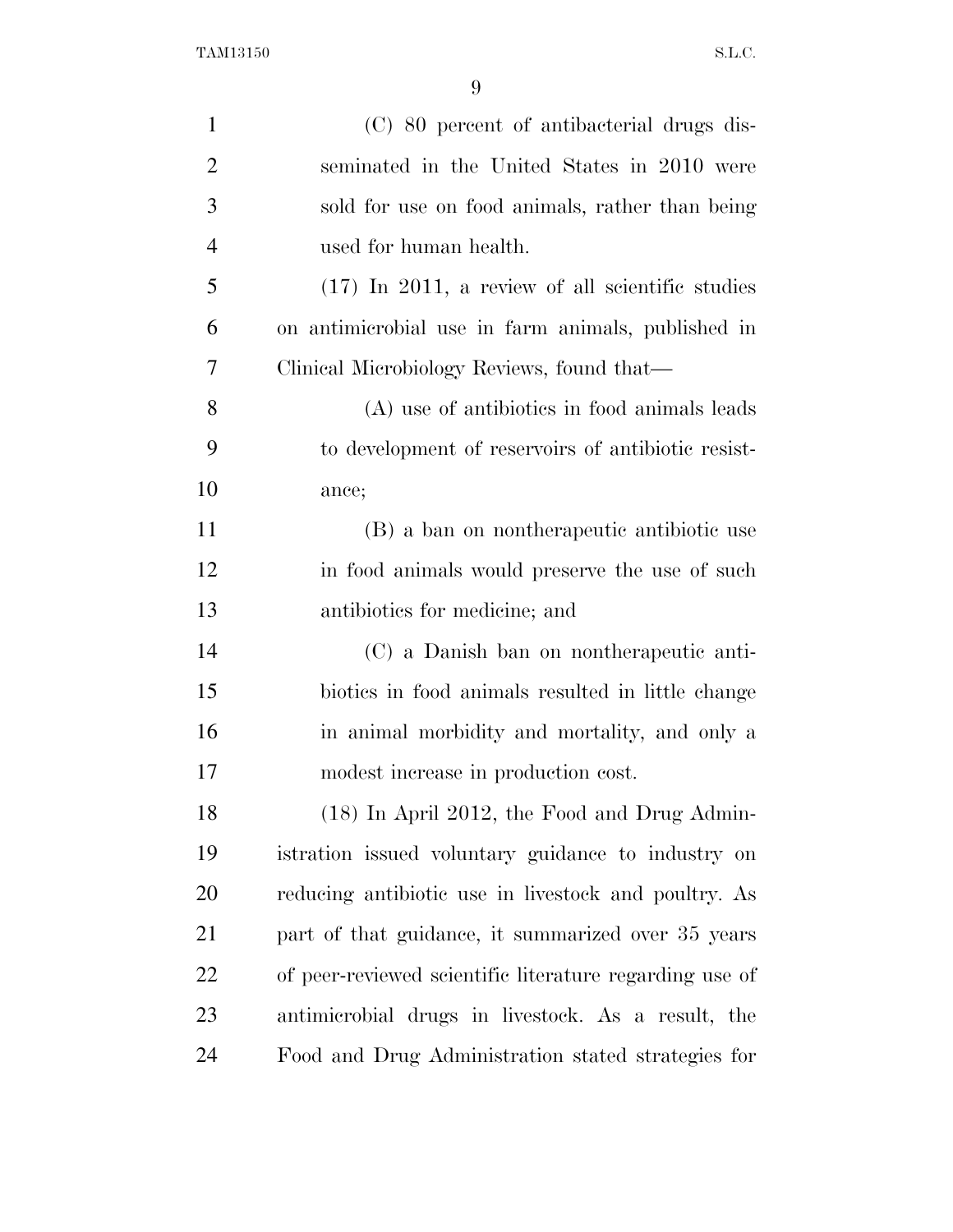controlling antibiotic resistance are needed, and are seeking voluntarily limits on antibiotic use.

 $3 \hspace{1.5cm} (19)(A)$  In January 2013, Consumer Reports published test results on pork products bought in grocery stores nationwide showing disturbingly high levels of Salmonella and Yersinia enterocolitica bac- teria that were resistant to the antibiotics used to treat foodborne illnesses. A 2003 Consumer Report study showed similar results in poultry products.

 (B) The Food and Drug Administration's Na- tional Antimicrobial Resistance Monitoring System routinely finds that retail meat products are con- taminated with bacteria (including the foodborne pathogens Campylobacter and Salmonella) that are resistant to antibiotics important in human medi- cine. The 2011 National Antimicrobial Resistance Monitoring System report found that the percentage of meat containing antibiotic resistant bacteria in- creases each year and that many of these bacteria exhibit multiple antibiotic resistance.

 (20) Antibiotic resistance, resulting in a re- duced number of effective antibiotics, may signifi- cantly impair the ability of the United States to re- spond to terrorist attacks involving bacterial infec-tions or a large influx of hospitalized patients.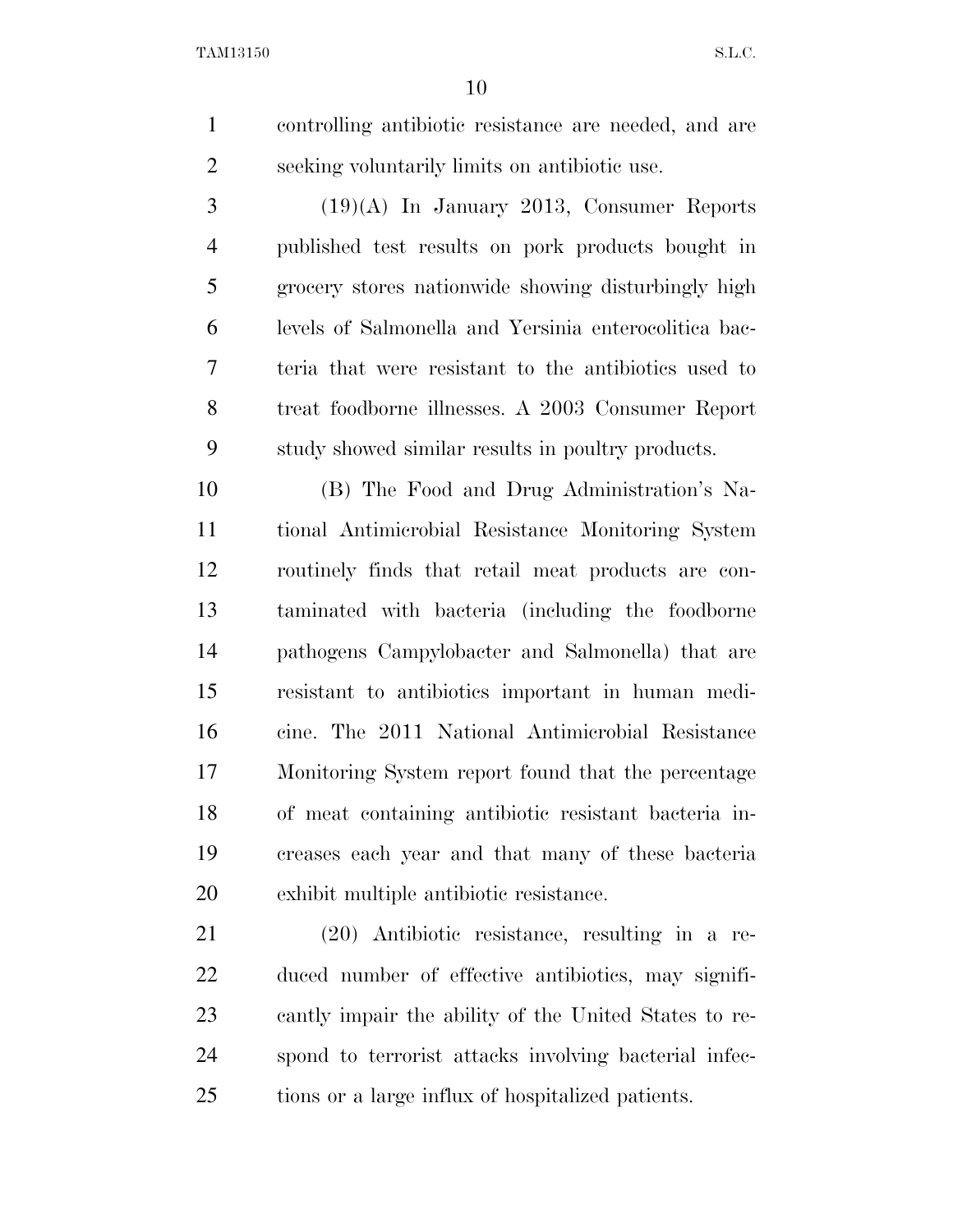(21) Many scientific studies confirm that the nontherapeutic use of antibiotics in agricultural ani- mals contribute to the development of antibiotic-re-sistant bacterial infections in people.

 (22) Epidemiological research has shown that resistant Salmonella and Campylobacter infections are associated with increased numbers of ill patients and bloodstream infections, and increased death.

 (23) The American Medical Association, the American Public Health Association, the National Association of County and City Health Officials, and the National Sustainable Agriculture Coalition are among the more than 400 organizations rep- resenting health, consumer, agricultural, environ- mental, humane, and other interests that have sup- ported enactment of legislation to phase out non- therapeutic use in farm animals of medically impor-tant antimicrobials.

#### **SEC. 3. PURPOSE.**

 The purpose of this Act is to preserve the effective- ness of medically important antimicrobials used in the treatment of human and animal diseases.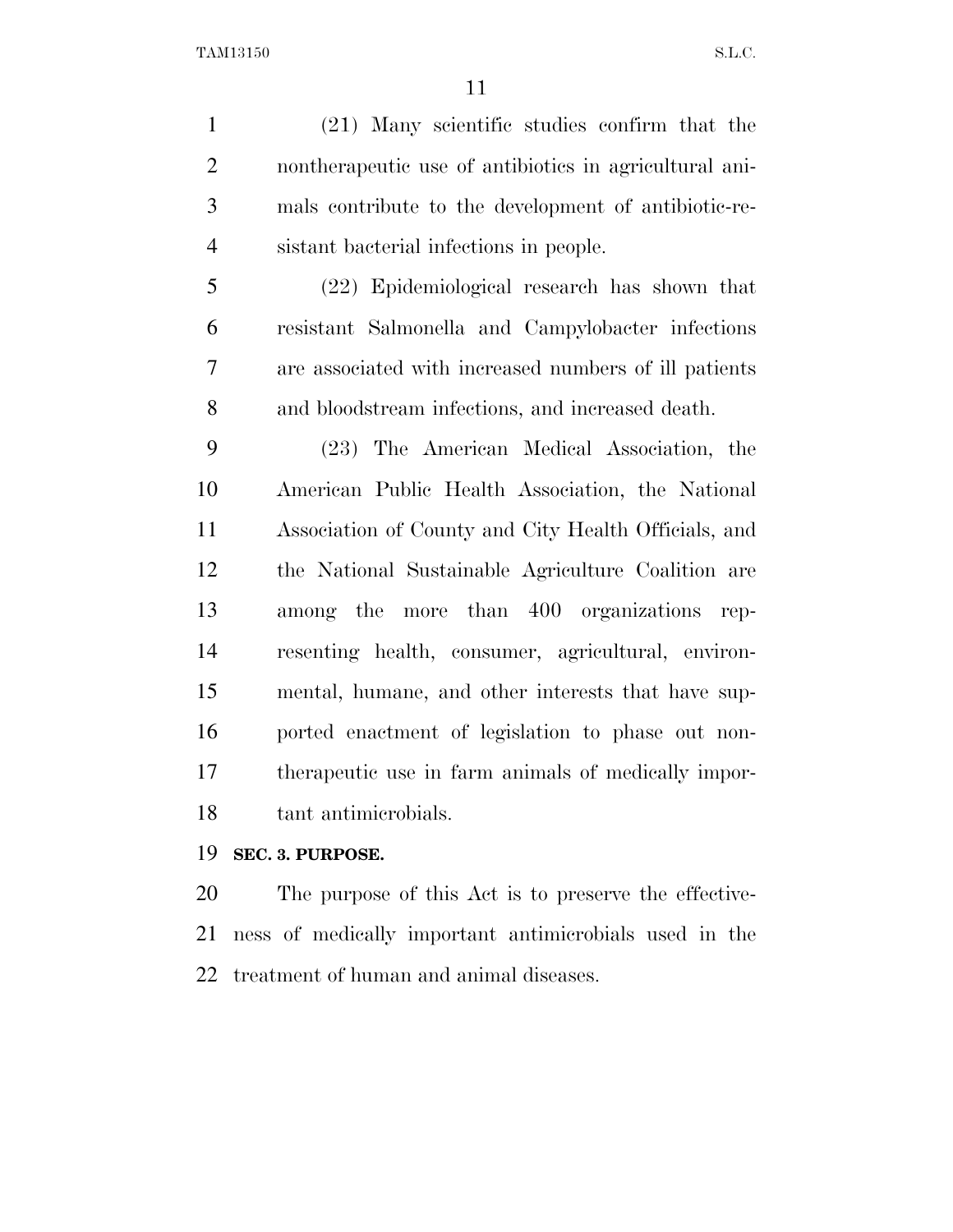| 1              | SEC. 4. PROOF OF SAFETY OF MEDICALLY IMPORTANT                                   |
|----------------|----------------------------------------------------------------------------------|
| $\overline{2}$ | <b>ANTIMICROBIALS.</b>                                                           |
| 3              | (a) APPLICATIONS PENDING OR SUBMITTED AFTER                                      |
| 4              | ENACTMENT.—Section $512(d)(1)$ of the Federal Food,                              |
| 5              | Drug, and Cosmetic Act $(21 \text{ U.S.C. } 360b(d)(1))$ is amend-               |
| 6              | $ed$ —                                                                           |
| 7              | $(1)$ in the first sentence—                                                     |
| 8              | $(A)$ in subparagraph $(H)$ , by striking "or"                                   |
| 9              | at the end;                                                                      |
| 10             | $(B)$ in subparagraph $(I)$ , by inserting "or"                                  |
| 11             | at the end; and                                                                  |
| 12             | (C) by inserting after subparagraph (I) the                                      |
| 13             | following:                                                                       |
| 14             | $\lq\lq(J)$ with respect to a medically important                                |
| 15             | antimicrobial (as defined in subsection $(q)$ ), the                             |
| 16             | applicant has failed to demonstrate that there                                   |
| 17             | is a reasonable certainty of no harm to human                                    |
| 18             | health due to the development of antimicrobial                                   |
| 19             | resistance that is attributable, in whole or in                                  |
| 20             | part, to the nontherapeutic use (as defined in                                   |
| 21             | subsection $(q)$ ) of the medically important anti-                              |
| 22             | microbial or drug;"; and                                                         |
| 23             | (2) in the second sentence, by striking $\mathcal{C}(A)$                         |
| 24             | through $(I)$ " and inserting "(A) through $(J)$ ".                              |
| 25             | (b) PHASED ELIMINATION OF NONTHERAPEUTIC                                         |
| 26             | <b>USE</b><br><b>ANIMALS</b><br><b>MEDICALLY</b><br><b>IMPORTANT</b><br>IN<br>OF |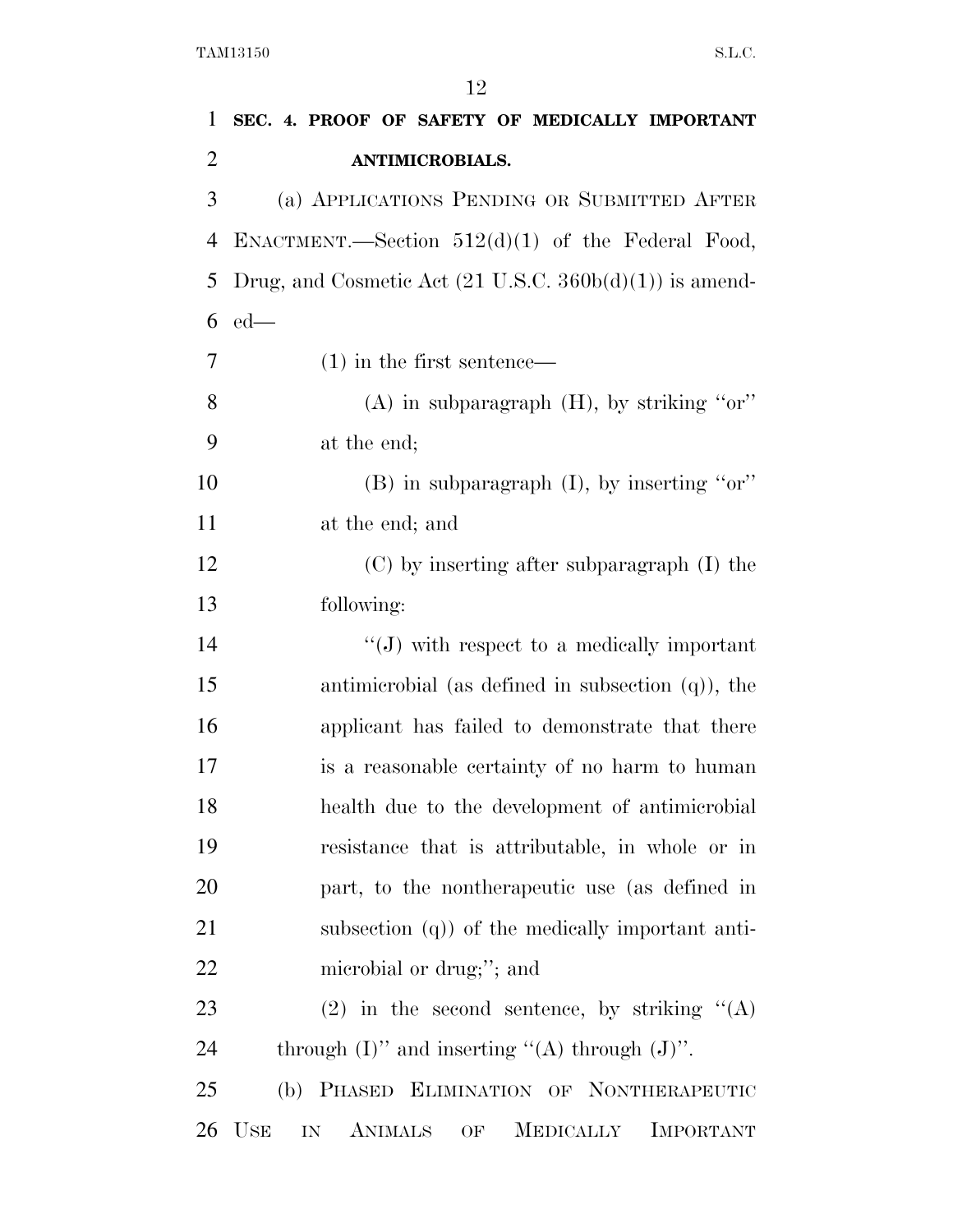|                | 1 ANTIMICROBIALS.—Section 512 of the Federal Food,      |
|----------------|---------------------------------------------------------|
| $\overline{2}$ | Drug, and Cosmetic Act (21 U.S.C. 360b) is amended by   |
| 3              | adding at the end the following:                        |
| $\overline{4}$ | "(q) PHASED ELIMINATION OF NONTHERAPEUTIC               |
| 5              | <b>USE</b><br>IN ANIMALS OF MEDICALLY IMPORTANT         |
| 6              | ANTIMICROBIALS.                                         |
| 7              | " $(1)$ APPLICABILITY.—This subsection applies          |
| 8              | to the nontherapeutic use in a food-producing ani-      |
| 9              | mal of a drug—                                          |
| 10             | $\lq\lq$ that is a medically important anti-            |
| 11             | microbial;                                              |
| 12             | $\lq\lq (B)$ for which there is in effect an ap-        |
| 13             | proval of an application or an exemption under          |
| 14             | subsection (b), (i), or (j) of section 505; or          |
| 15             | $\cdot$ (C) that is otherwise marketed for human        |
| 16             | use.                                                    |
| 17             | "(2) WITHDRAWAL.—The Secretary shall with-              |
| 18             | draw the approval of a nontherapeutic use in food-      |
| 19             | producing animals of a drug described in paragraph      |
| 20             | $(1)$ on the date that is 2 years after the date of en- |
| 21             | actment of this subsection unless—                      |
| 22             | "(A) before the date that is 2 years after              |
| 23             | the date of the enactment of this subsection,           |
| 24             | the Secretary makes a final written determina-          |
| 25             | tion that the holder of the approved application        |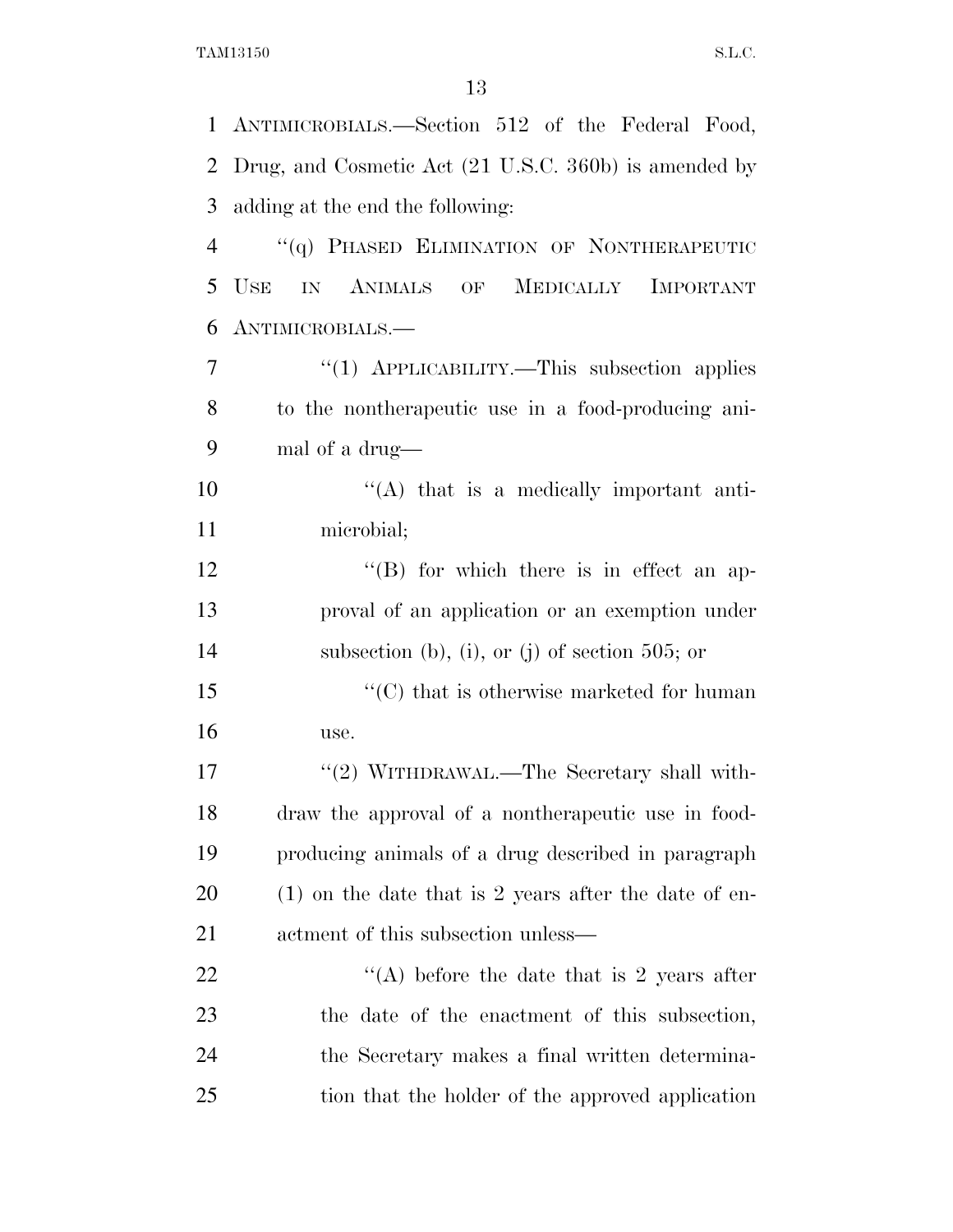| $\mathbf{1}$   | has demonstrated that there is a reasonable            |
|----------------|--------------------------------------------------------|
| $\overline{2}$ | certainty of no harm to human health due to            |
| 3              | the development of antimicrobial resistance that       |
| $\overline{4}$ | is attributable in whole or in part to the non-        |
| 5              | therapeutic use of the drug; or                        |
| 6              | $\lq\lq$ before the date specified in subpara-         |
| 7              | $graph(A)$ , the Secretary makes a final written       |
| 8              | determination under this subsection, with re-          |
| 9              | spect to a risk analysis of the drug conducted         |
| 10             | by the Secretary and other relevant informa-           |
| 11             | tion, that there is a reasonable certainty of no       |
| 12             | harm to human health due to the development            |
| 13             | of antimicrobial resistance that is attributable       |
| 14             | in whole or in part to the nontherapeutic use of       |
| 15             | the drug.                                              |
| 16             | "(3) EXEMPTIONS.—Except as provided in                 |
| 17             | paragraph $(5)$ , if the Secretary grants an exemption |
| 18             | under section 505(i) for a drug that is a medically    |
| 19             | important antimicrobial, the Secretary shall rescind   |
| 20             | each approval of a nontherapeutic use in a food-pro-   |
| 21             | ducing animal of the medically important anti-         |
| 22             | microbial, effective on the date that is 2 years after |
| 23             | the date on which the Secretary grants the exemp-      |

tion.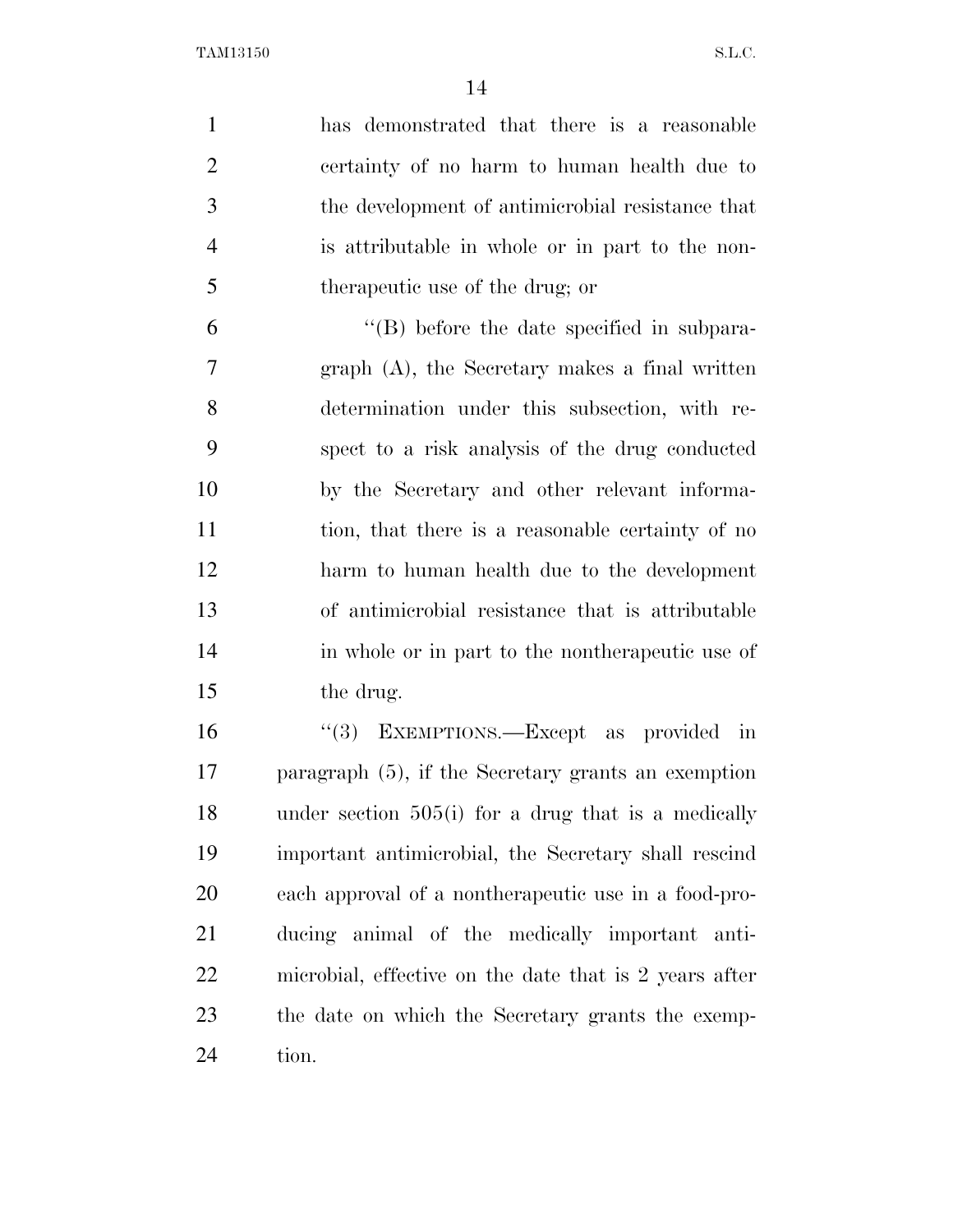| $\mathbf{1}$   | "(4) APPROVALS.—Except as provided in para-           |
|----------------|-------------------------------------------------------|
| $\overline{2}$ | graph $(5)$ , if an application for a drug that is a  |
| 3              | medically important antimicrobial is submitted to     |
| $\overline{4}$ | the Secretary under section 505(b), the Secretary     |
| 5              | shall rescind each approval of a nontherapeutic use   |
| 6              | in a food-producing animal of the medically impor-    |
| 7              | tant antimicrobial, effective on the date that is 2   |
| 8              | years after the date on which the application is sub- |
| 9              | mitted to the Secretary.                              |
| 10             | "(5) EXCEPTIONS.—Paragraph $(3)$ or $(4)$ , as        |
| 11             | applicable, shall not apply if—                       |
| 12             | $\lq\lq$ before the date on which approval            |
| 13             | would be rescinded under that paragraph, the          |
| 14             | Secretary makes a final written determination         |
| 15             | that the holder of the application for the ap-        |
| 16             | proved nontherapeutic use has demonstrated            |
| 17             | that there is a reasonable certainty of no harm       |
| 18             | to human health due to the development of             |
| 19             | antimicrobial resistance that is attributable in      |
| 20             | whole or in part to the nontherapeutic use in         |
| 21             | the food-producing animal of the medically im-        |
| 22             | portant antimicrobial; or                             |
| 23             | "(B) before the date specified in subpara-            |
| 24             | $graph(A)$ , the Secretary makes a final written      |
| 25             | determination, with respect to a risk analysis of     |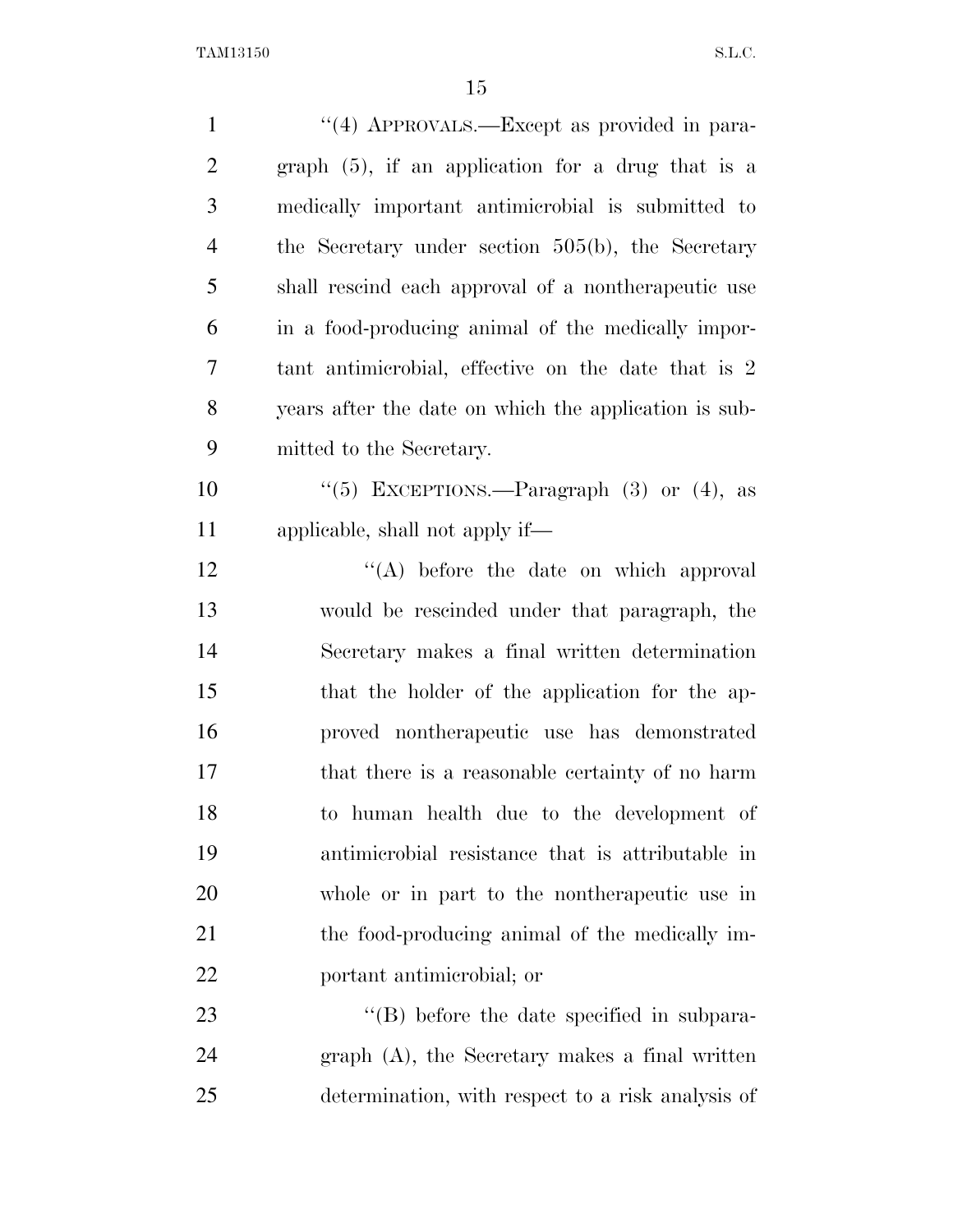| $\mathbf{1}$   | the medically important antimicrobial conducted  |
|----------------|--------------------------------------------------|
| $\overline{2}$ | by the Secretary and any other relevant infor-   |
| 3              | mation, that there is a reasonable certainty of  |
| $\overline{4}$ | no harm to human health due to the develop-      |
| 5              | ment of antimicrobial resistance that is attrib- |
| 6              | utable in whole or in part to the nontherapeutic |
| 7              | use of the medically important antimicrobial.    |
| 8              | "(6) DEFINITIONS.—In this subsection:            |
| 9              | $\lq\lq$ . The term 'medically important anti-   |
| 10             | microbial' means a drug that—                    |
| 11             | "(i) is intended for use in food-pro-            |
| 12             | ducing animals; and                              |
| 13             | "(ii) is composed wholly or partly of—           |
| 14             | $\lq (I)$ any kind of penicillin, tetra-         |
| 15             | cycline, macrolide, lineosamide,                 |
| 16             | streptogramin, aminoglycoside, sul-              |
| 17             | fonamide, or cephalosporin; or                   |
| 18             | $\lq\lq$ (II) a drug from an anti-               |
| 19             | microbial class that is listed as 'highly        |
| 20             | important', 'critically important', or           |
| 21             | 'important' by the World Health Or-              |
| 22             | ganization in the latest edition of its          |
| 23             | publication entitled 'Critically Impor-          |
| 24             | tant Antimicrobials for Human Medi-              |
| 25             | cine' (or a successor publication).              |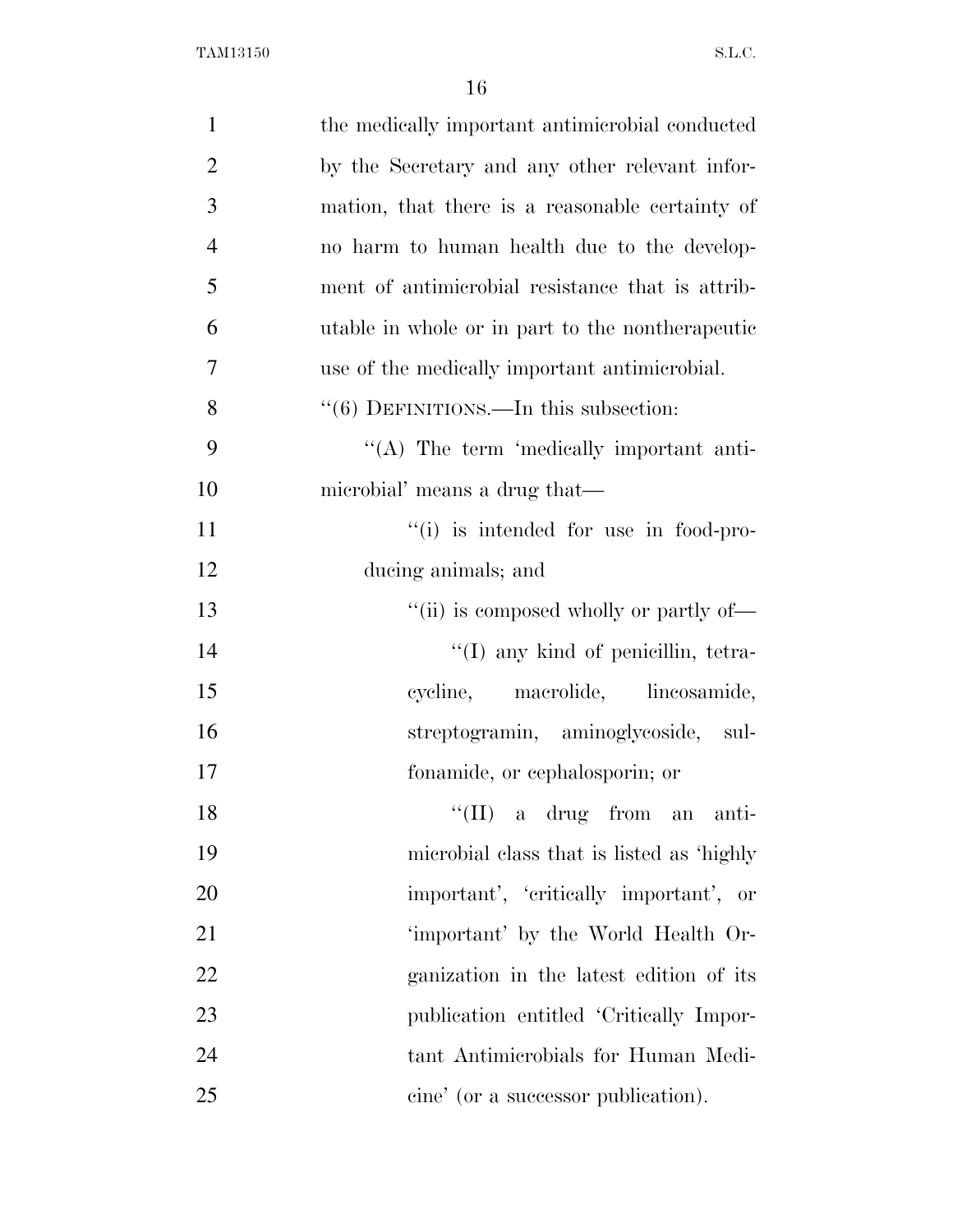| $\mathbf{1}$   | " $(B)$ The term 'therapeutic use', with re-     |
|----------------|--------------------------------------------------|
| $\overline{2}$ | spect to a medically important antimicrobial,    |
| 3              | means the use of antimicrobials for the specific |
| $\overline{4}$ | purpose of treating an animal with a docu-       |
| 5              | mented disease or infection. Such term does not  |
| 6              | include the continued use of such an anti-       |
| $\tau$         | microbial in the animal after the disease or in- |
| 8              | fection is resolved.                             |
| 9              | "(C) The term 'nontherapeutic use'—              |
| 10             | "(i) means administration of anti-               |
| 11             | biotics to an animal through feed or water       |
| 12             | (or, in poultry hatcheries, through any          |
| 13             | means) for purposes (such as growth pro-         |
| 14             | motion, feed efficiency, weight gain, or dis-    |
| 15             | ease prevention) other than the rapeutic use     |
| 16             | or nonroutine disease control; and               |
| 17             | "(ii) includes any repeated or regular           |
| 18             | pattern of use of medically important            |
| 19             | antimicrobials for purposes other than           |
| 20             | therapeutic use or nonroutine disease con-       |
| 21             | trol.                                            |
| 22             | $\lq\lq$ . The term 'noncustomary situation'     |
| 23             | does not include normal or standard practice     |
| 24             | and conditions on the premises that facilitate   |
| 25             | the transmission of disease.                     |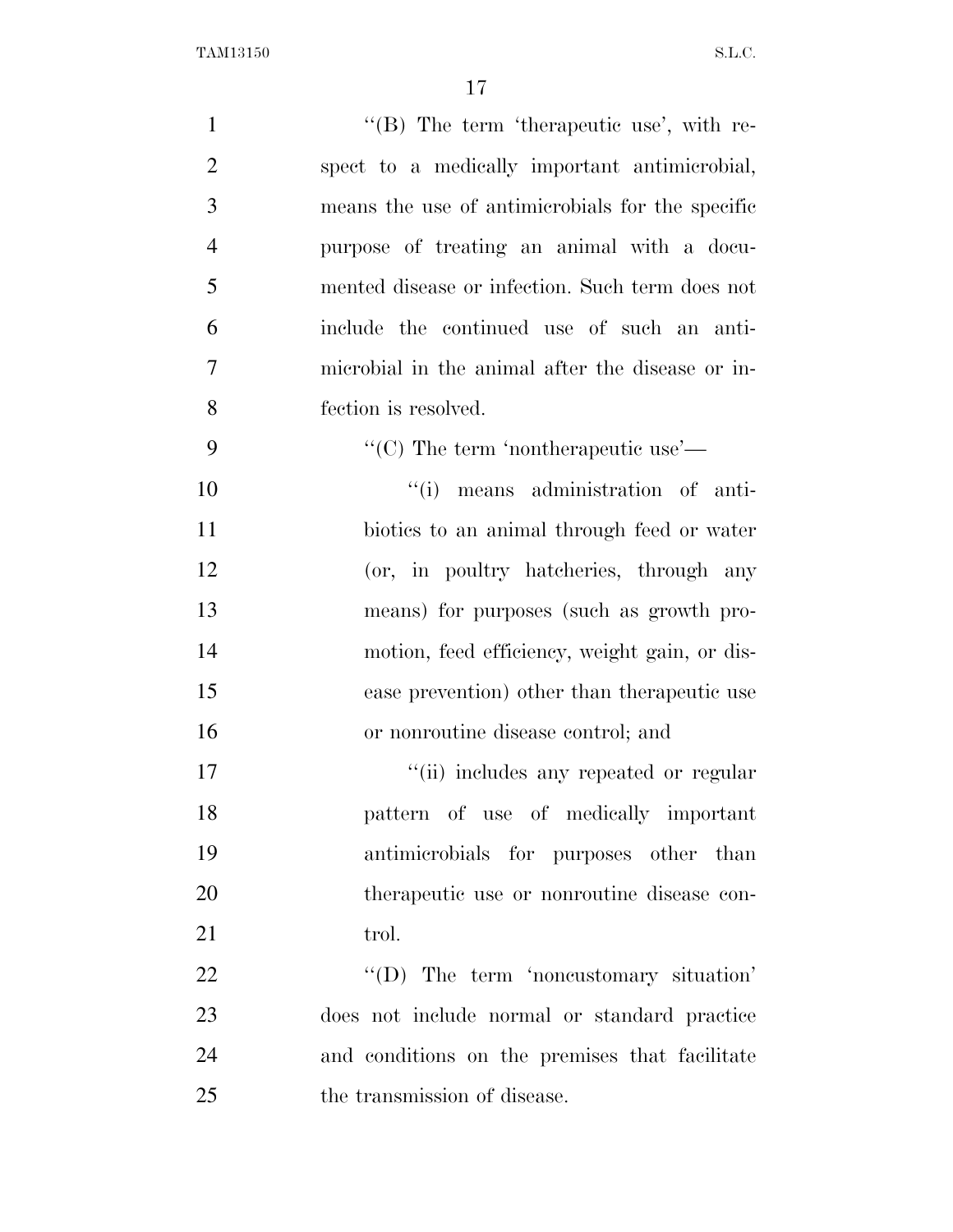| $\mathbf{1}$   | " $(E)$ The term 'nonroutine disease control'                               |
|----------------|-----------------------------------------------------------------------------|
| $\overline{2}$ | means the use of antibiotics in the feed or                                 |
| 3              | water of an animal that is not sick, where it                               |
| $\overline{4}$ | can be shown that a particular disease or infec-                            |
| 5              | tion is, or is likely to be, present on the prem-                           |
| 6              | ises because of a specific, non-customary situa-                            |
| 7              | tion.".                                                                     |
| 8              | SEC. 5. LIMITATIONS ON USE OF MEDICALLY IMPORTANT                           |
| 9              | ANTIMICROBIALS FOR NONROUTINE DISEASE                                       |
| 10             | CONTROL.                                                                    |
| 11             | (a) PROHIBITED ACTS.—Section 301 of the Federal                             |
| 12             | Food, Drug, and Cosmetic Act (21 U.S.C. 331) is amend-                      |
| 13             | ed by adding at the end the following:                                      |
| 14             | "(ccc) The administration of a medically important                          |
| 15             | antimicrobial to a food-producing animal for nonroutine                     |
| 16             | disease control in violation of the requirements of section                 |
| 17             | $512A$ ."                                                                   |
| 18             | (b) REQUIREMENTS.—Chapter V of the Federal                                  |
| 19             | Food, Drug, and Cosmetic Act is amended by inserting                        |
| 20             | after section $512$ of such Act $(21 \text{ U.S.C. } 360\text{b})$ the fol- |
| 21             | lowing:                                                                     |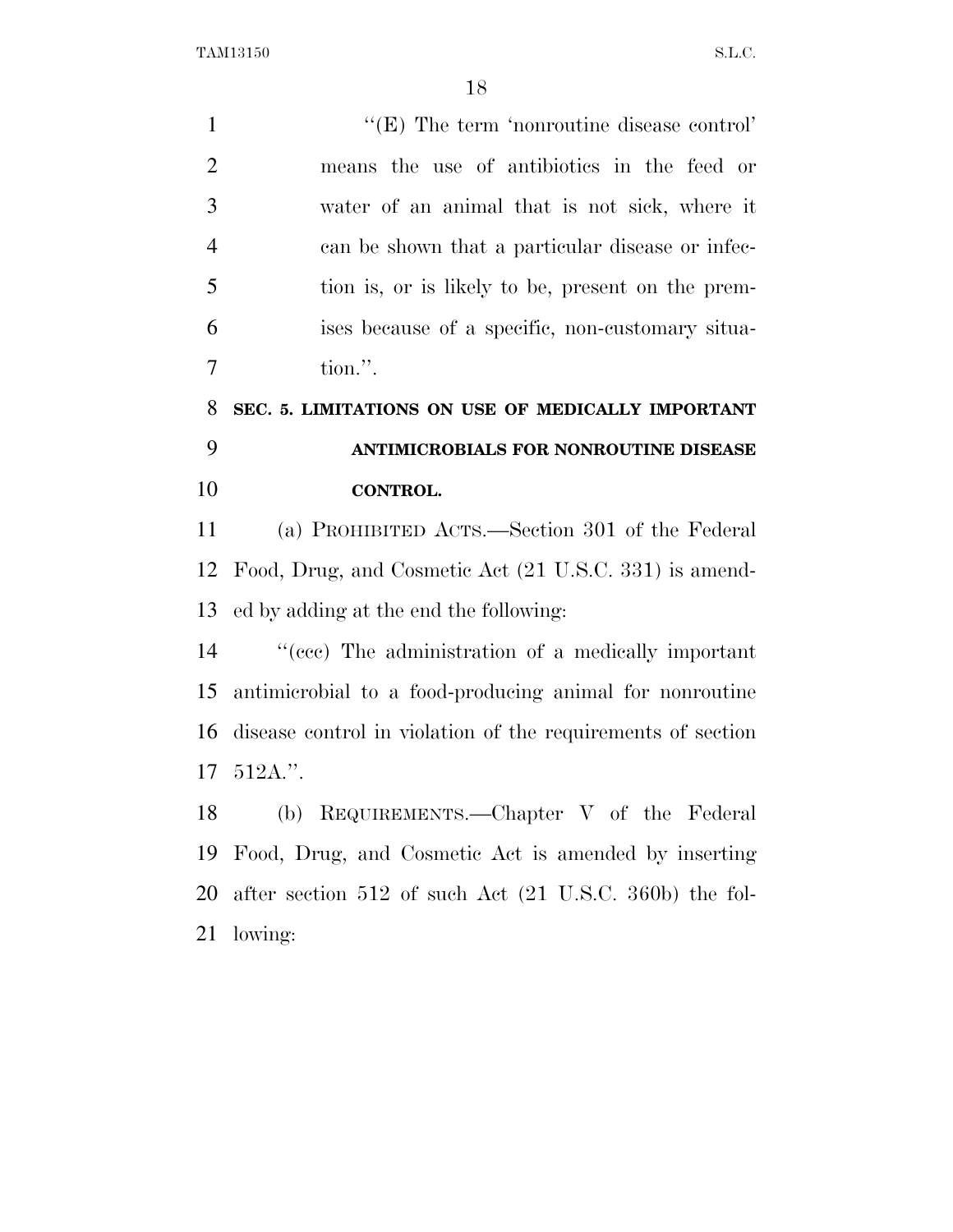## **''SEC. 512A. LIMITATIONS ON USE OF MEDICALLY IMPOR- TANT ANTIMICROBIALS FOR NONROUTINE DISEASE CONTROL.**

 ''(a) PROHIBITION.—It shall be unlawful to admin- ister (including by means of animal feed) a medically im- portant antimicrobial to a food-producing animal for non-routine disease control unless—

 $\frac{1}{(1)(A)}$  there is a significant risk that a disease or infection present on, or likely present on, the premises will be transmitted to the food-producing animal;

12 ''(B) the administration of the medically impor- tant antimicrobial to the food-producing animal is necessary to prevent or reduce the risk of trans- mission of the disease or infection described in para-16 graph  $(1)$ ;

 $\langle ^{\prime}(C) \rangle$  the medically important antimicrobial is administered to the food-producing animal for non- routine disease control for the shortest duration pos- sible to prevent or reduce the risk of transmission of the disease or infection described in paragraph (1) to the animal; and

23  $\langle \text{`}(D) \rangle$  the medically important antimicrobial is administered—

25  $\frac{1}{25}$   $\frac{1}{25}$   $\frac{1}{25}$  at a scale no greater than the barn, house, or pen level; and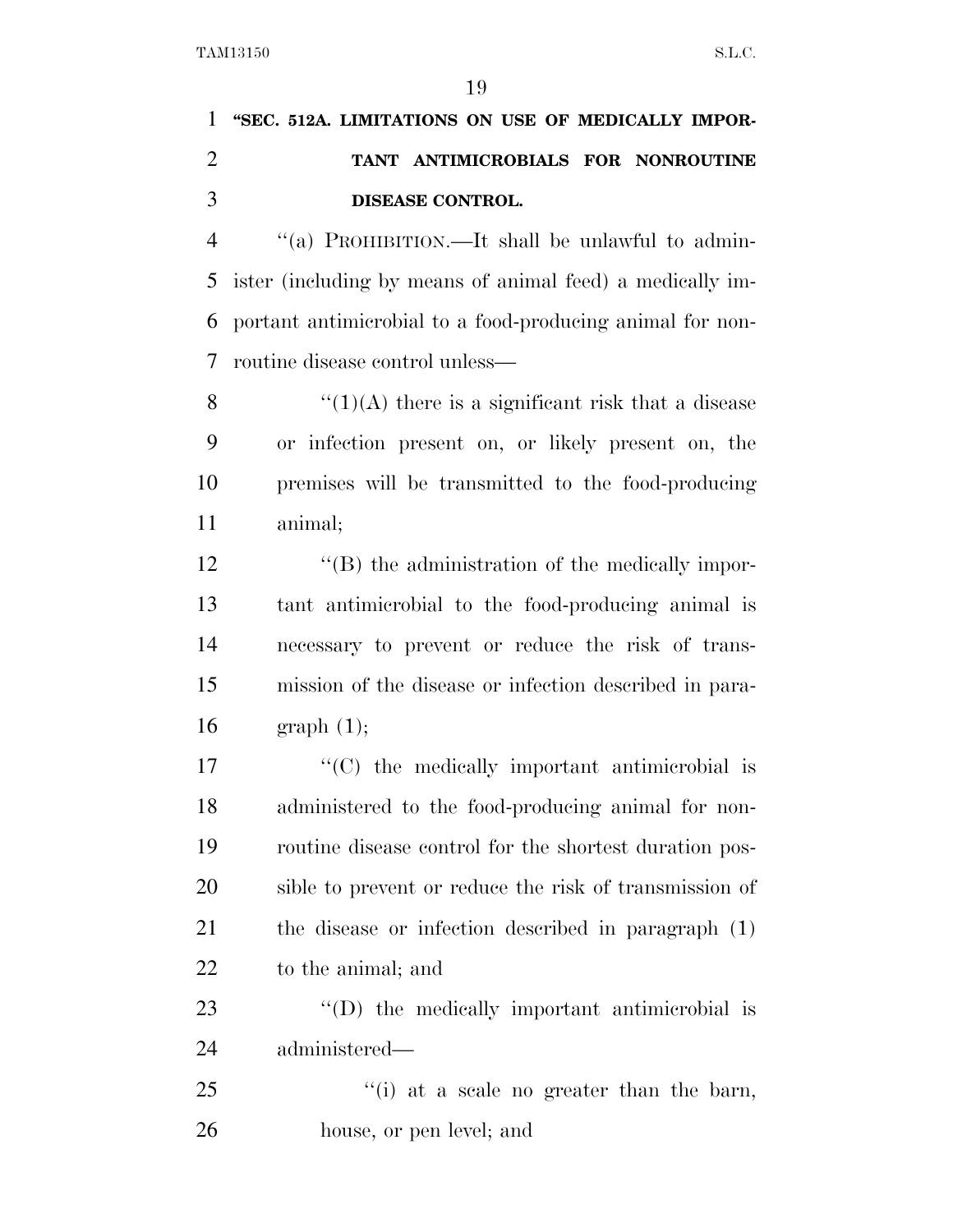| $\mathbf{1}$   | "(ii) to the fewest animals possible to pre-                  |
|----------------|---------------------------------------------------------------|
| $\overline{2}$ | vent or reduce the risk of transmission of the                |
| 3              | disease or infection described in paragraph $(1)$ ;           |
| $\overline{4}$ | <b>or</b>                                                     |
| 5              | $f'(2)$ the Secretary determines that there is a              |
| 6              | reasonable certainty of no harm to human health               |
| 7              | due to the development of antimicrobial resistance            |
| 8              | that is attributable in whole or in part to such use          |
| 9              | of the medically important antimicrobial and such             |
| 10             | use does not threaten the public health.                      |
| 11             | "(b) DEFINITIONS.—In this section:                            |
| 12             | $"(1)$ The term 'food-producing animal' means a               |
| 13             | food-producing animal intended for sale in interstate         |
| 14             | commerce.                                                     |
| 15             | $\lq(2)$ The terms 'medically important anti-                 |
| 16             | microbial' and 'nonroutine disease control' have the          |
| 17             | meanings given such terms in section $512(q)$ .".             |
| 18             | (c) APPLICABILITY.—The amendments made by this                |
| 19             | section apply beginning on the date that is 2 years after     |
| 20             | the date of the enactment of this Act.                        |
| 21             | SEC. 6. SENSE OF THE SENATE REGARDING VETERINARY              |
| 22             | OVERSIGHT OF USE OF MEDICALLY IMPOR-                          |
| 23             | TANT ANTIMICROBIALS.                                          |
| 24             | (a) IN GENERAL.—It is the sense of the Senate that            |
| 25             | a valid veterinarian-client-patient relationship should exist |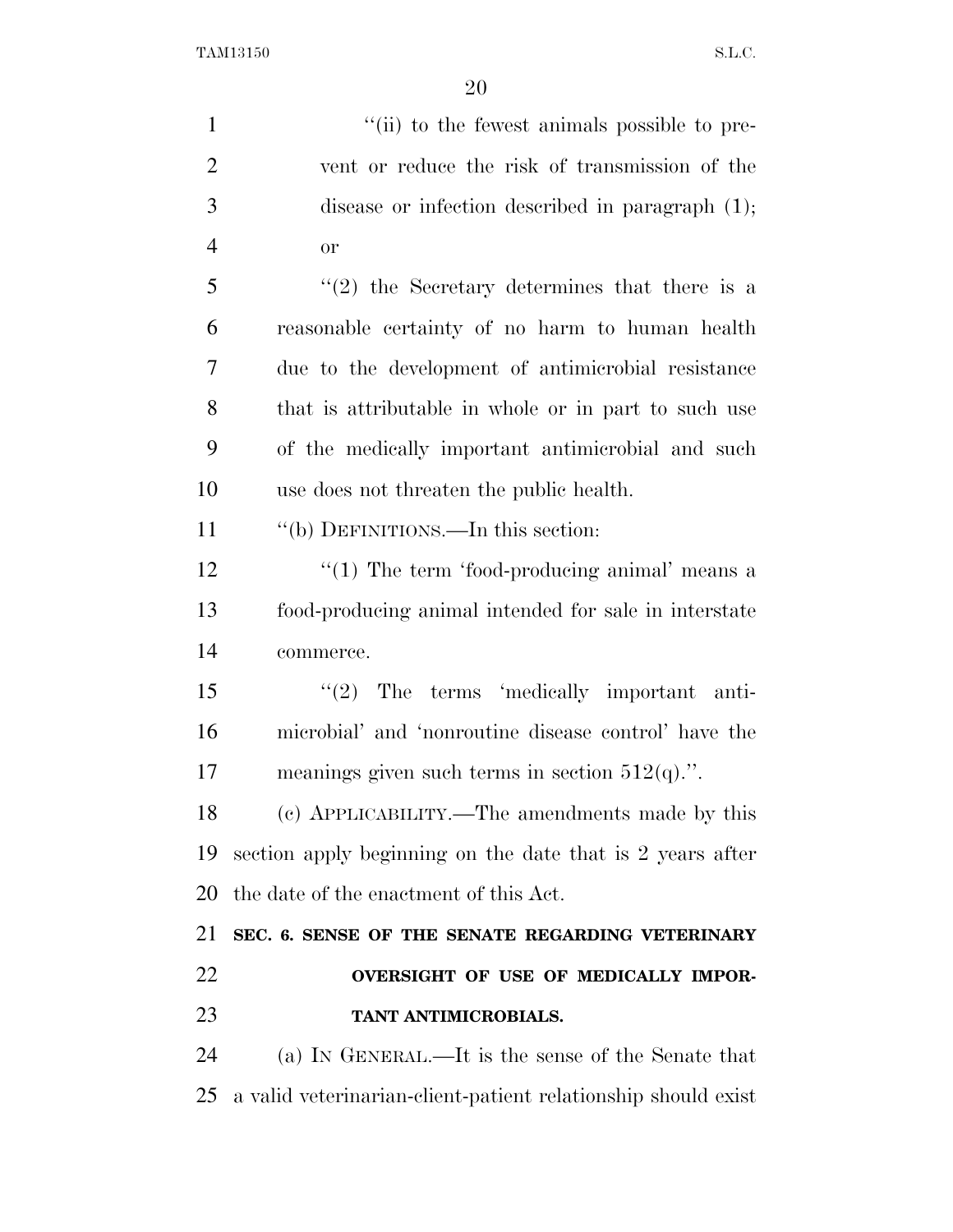to ensure that medically important antimicrobials are used in a manner that is consistent with professionally-accepted best practices.

 (b) VETERINARIAN-CLIENT-PATIENT RELATION- SHIP.—In ths section, the term ''veterinarian-client-pa- tient relationship'' means a relationship in which all of the following criteria are met:

 (1) The veterinarian has assumed the responsi- bility for making medical judgments regarding the health of the patient and the client has agreed to follow the veterinarian's instructions.

 (2) The veterinarian has sufficient knowledge of the patient to initiate at least a general or prelimi- nary diagnosis of the medical condition of the pa- tient. This means that the veterinarian is personally acquainted with the keeping and care of the patient by virtue of—

 (A) a timely examination of the patient by the veterinarian; or

 (B) medically appropriate and timely visits by the veterinarian to the premises where the animal or animals are kept.

 (3) The veterinarian is readily available for fol-low-up evaluation or has arranged for veterinary